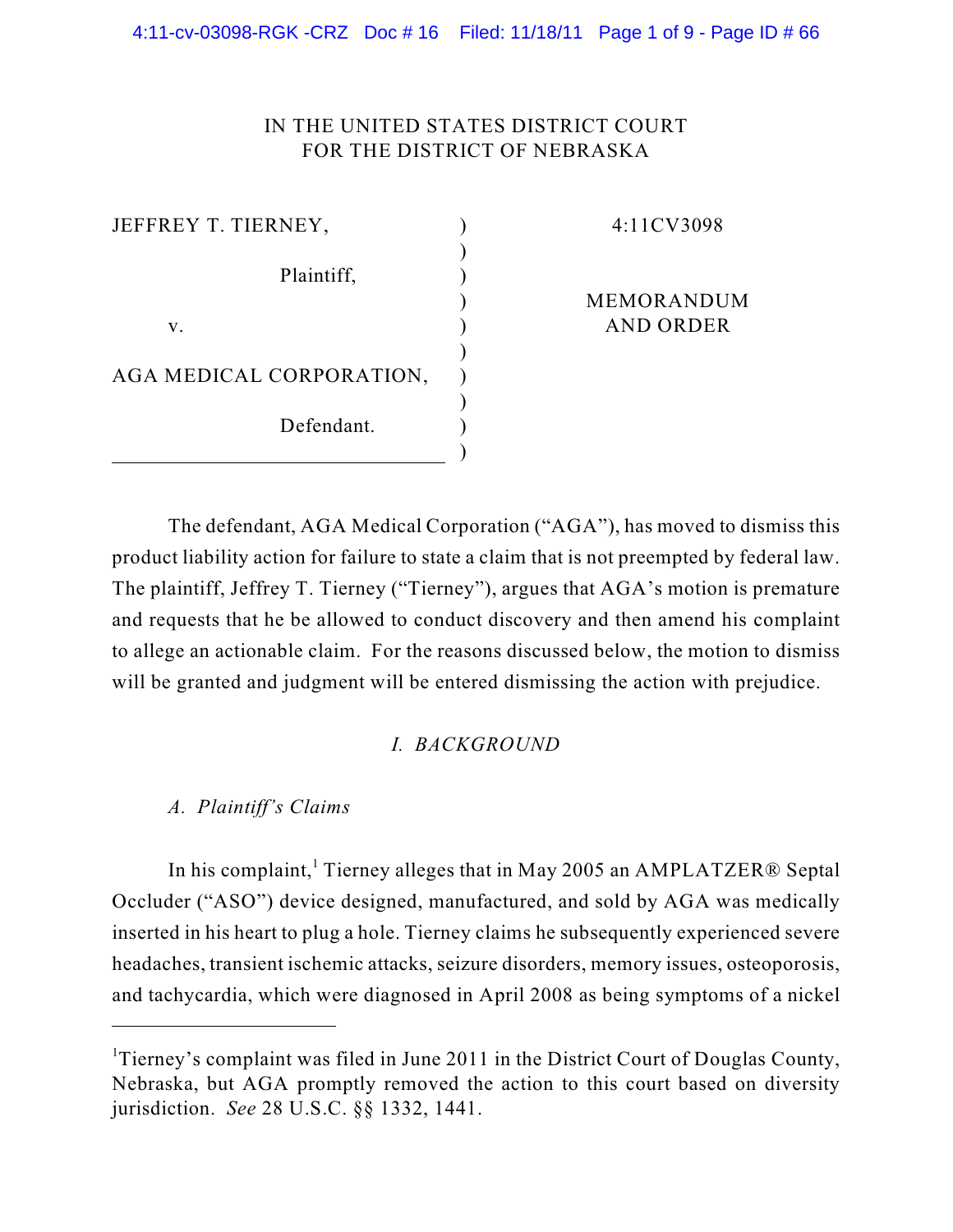allergy and attributed to the implanted ASO device. Tierney states the ASO device was medically removed from his heart in October 2008.

The complaint contains two counts: negligence and strict liability. Tierney claims AGA was negligent in "failing to exercise ordinary care in the circumstances," "failing to adequately test this ASO before it was put into the stream of commerce," "failing to warn [him] of the nickel content of this ASO," "failing to have issue[d] adequate warnings concerning the hazards to patients including [Tierney] that it's[sic] ASO could be inserted in patients with nickel allergies," "failing to design an ASO without nickel content," "failing to manufacture an ASO without nickel content," "selling [this] ASO when it knew same was defective with its nickel content, "failing to properly research and test this ASO to determine it was hazardous to patients with a nickel allergy," "failing to warn doctors not to insert this ASO in patients with nickel allergy," "failing to remove the nickel content of this ASO," "failing to recall this ASO from its market," "designing, producing, manufacturing, distributing, selling and placing this ASO into the stream of commerce," "failing to perform, it [sic] continuing non-delegable duty in respect to this ASO, that is, to withdraw it from the market for use due to the unreasonable dangers of this ASO because of its nickel content," and "failing to warn patients, including [Tierney], of the ASO's nickel content." (Filing [1](https://ecf.ned.uscourts.gov/doc1/11312302772) at 5.) For his strict liability claim, Tierney additionally alleges AGA "designed, produced, manufactured, distributed, marketed and sold this ASO in a defective condition which made it unreasonably dangerous to the patients receiving same including [him]." (Filing [1](https://ecf.ned.uscourts.gov/doc1/11312302772) at 7.)

# *B. FDA Approval of the ASO Device*

In support of its motion to dismiss, AGA has filed three exhibits<sup>2</sup> which are available online at the official web site of the Food and Drug Administration ("FDA"):

 ${}^{2}$ AGA's index of evidence (filing  $\overline{9}$  $\overline{9}$  $\overline{9}$ ) lists a fourth exhibit, a notice published in the Federal Register (available online at the official web site of the Government Printing Office), but it was not filed.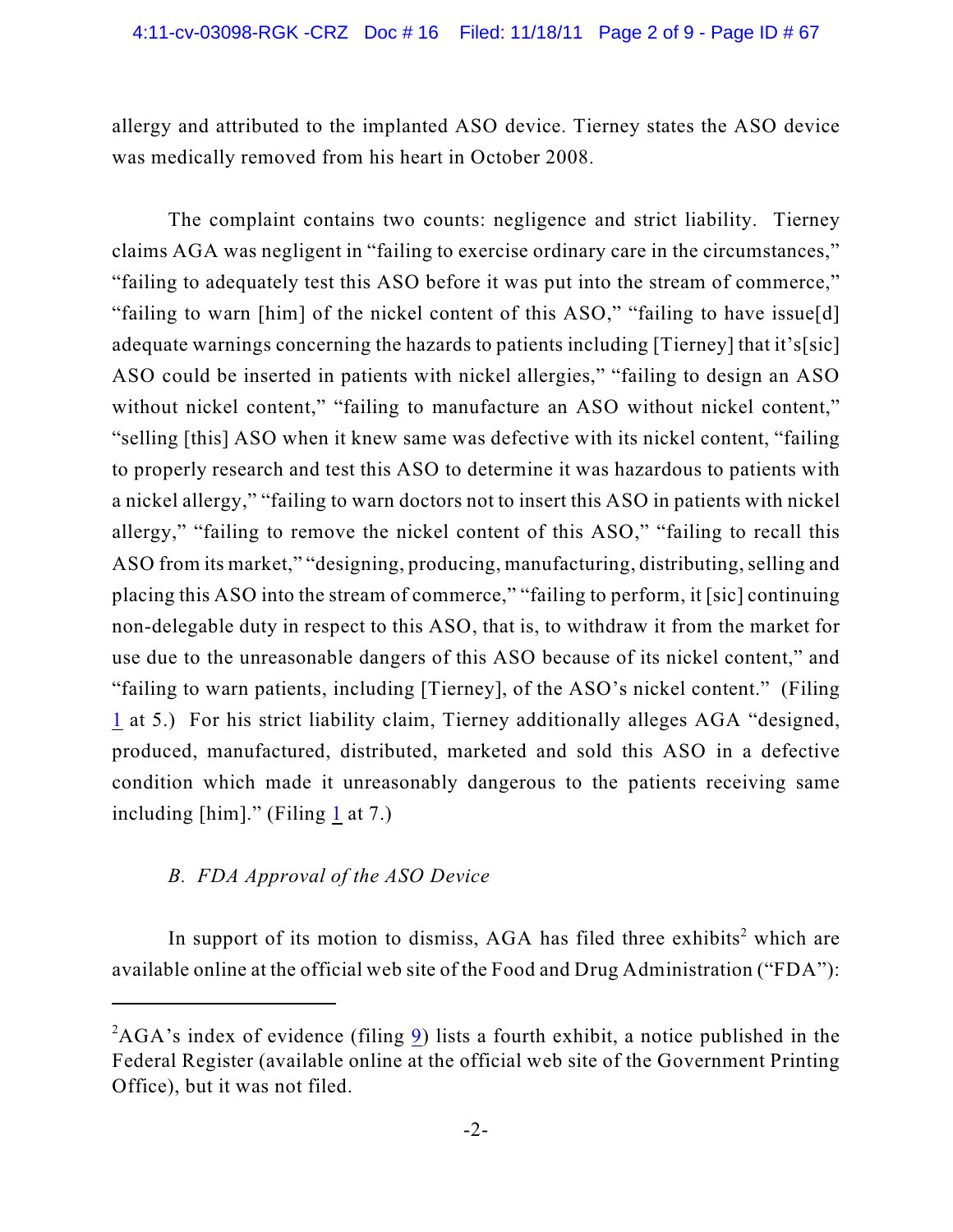(1) a "brief overview of information related to [the FDA's approval to market \[AGA's](http://www.fda.gov/MedicalDevices/ProductsandMedicalProcedures/DeviceApprovalsandClearances/Recently-ApprovedDevices/ucm083978.htm) [AMPLATZER® Septal Occluder\]"](http://www.fda.gov/MedicalDevices/ProductsandMedicalProcedures/DeviceApprovalsandClearances/Recently-ApprovedDevices/ucm083978.htm)<sup>3</sup> (filing [9-1](https://ecf.ned.uscourts.gov/doc1/11312325932) at 1-2), including a link to the ASO ["approval letter"](http://www.accessdata.fda.gov/cdrh_docs/pdf/P000039a.pdf)<sup>4</sup> (filing  $9-1$  at 3-9)<sup>5</sup>; (2) a ["premarket approval \(PMA\)"](http://www.accessdata.fda.gov/scripts/cdrh/cfdocs/cfPMA/pma.cfm?id=1631)<sup>6</sup> for the ASO device (filing  $9-2$ )<sup>7</sup>; and (3) a <u>"device classification</u>" information sheet (filing  $9-3$ ). Tierney has not objected to the court's consideration of these exhibits, $9$  which establish that the FDA granted premarket approval to the ASO device in 2001.

# *II. DISCUSSION*

*A. Rule 12(b)(6) Standard*

Under Federal Rule of Civil Procedure  $12(b)(6)$ , "[d]ismissal is proper where the plaintiff's complaint fails to state a claim upon which relief can be granted."

 $^{6}$ http://www.accessdata.fda.gov/scripts/cdrh/cfdocs/cfPMA/pma.cfm?id=1631

The filed exhibit is incomplete and web page listed on the exhibit is outdated.

 ${}^{8}$ http://www.fda.gov/MedicalDevices/DeviceRegulationandGuidance/Overview/Cl assifyYourDevice/default.htm

http://www.fda.gov/MedicalDevices/ProductsandMedicalProcedures/DeviceAppr <sup>3</sup> ovalsandClearances/Recently-ApprovedDevices/ucm083978.htm

 $^{4}$ http://www.accessdata.fda.gov/cdrh\_docs/pdf/P000039a.pdf

 ${}^{5}$ AGA's evidence index (filing  $\overline{9}$  $\overline{9}$  $\overline{9}$ ) also references links to the agency's "Summary of Safety and Effectiveness" and "Instructions for Use," but these documents are not included in the filed exhibits.

<sup>&</sup>lt;sup>9"</sup>In addressing a motion to dismiss, '[t]he court may consider the pleadings themselves, materials embraced by the pleadings, exhibits attached to the pleadings, and matters of public record.'" *Illig v. Union Elec. Co.*[, 652 F.3d 971, 976 \(8th Cir.](http://web2.westlaw.com/find/default.wl?rs=WLW11.10&rp=%2ffind%2fdefault.wl&vr=2.0&fn=_top&mt=Westlaw&cite=652+F.3d+976&sv=Split) [2011\)](http://web2.westlaw.com/find/default.wl?rs=WLW11.10&rp=%2ffind%2fdefault.wl&vr=2.0&fn=_top&mt=Westlaw&cite=652+F.3d+976&sv=Split) (quoting *Mills v. City of Grand Forks*[, 614 F.3d 495, 498 \(8th Cir. 2010\)](http://web2.westlaw.com/find/default.wl?referencepositiontype=S&serialnum=2022613753&referenceposition=498&rp=%2ffind%2fdefault.wl&sv=Split&rs=WLW11.10&db=506&tf=-1&findtype=Y&fn=_top&mt=Westlaw&vr=2.0&pbc=7861798D&tc=-1&ordoc=2025979151)). I find that AGA's exhibits are properly considered as matters of public record. *See, e.g., Funk v. Stryker Corp.*, 631 F.3d [777, 783 \(5th Cir. 2011\)](http://web2.westlaw.com/find/default.wl?rs=WLW11.10&rp=%2ffind%2fdefault.wl&vr=2.0&fn=_top&mt=Westlaw&cite=631+F.3d+777&sv=Split) (district court took appropriate judicial notice of publicly available FDA documents).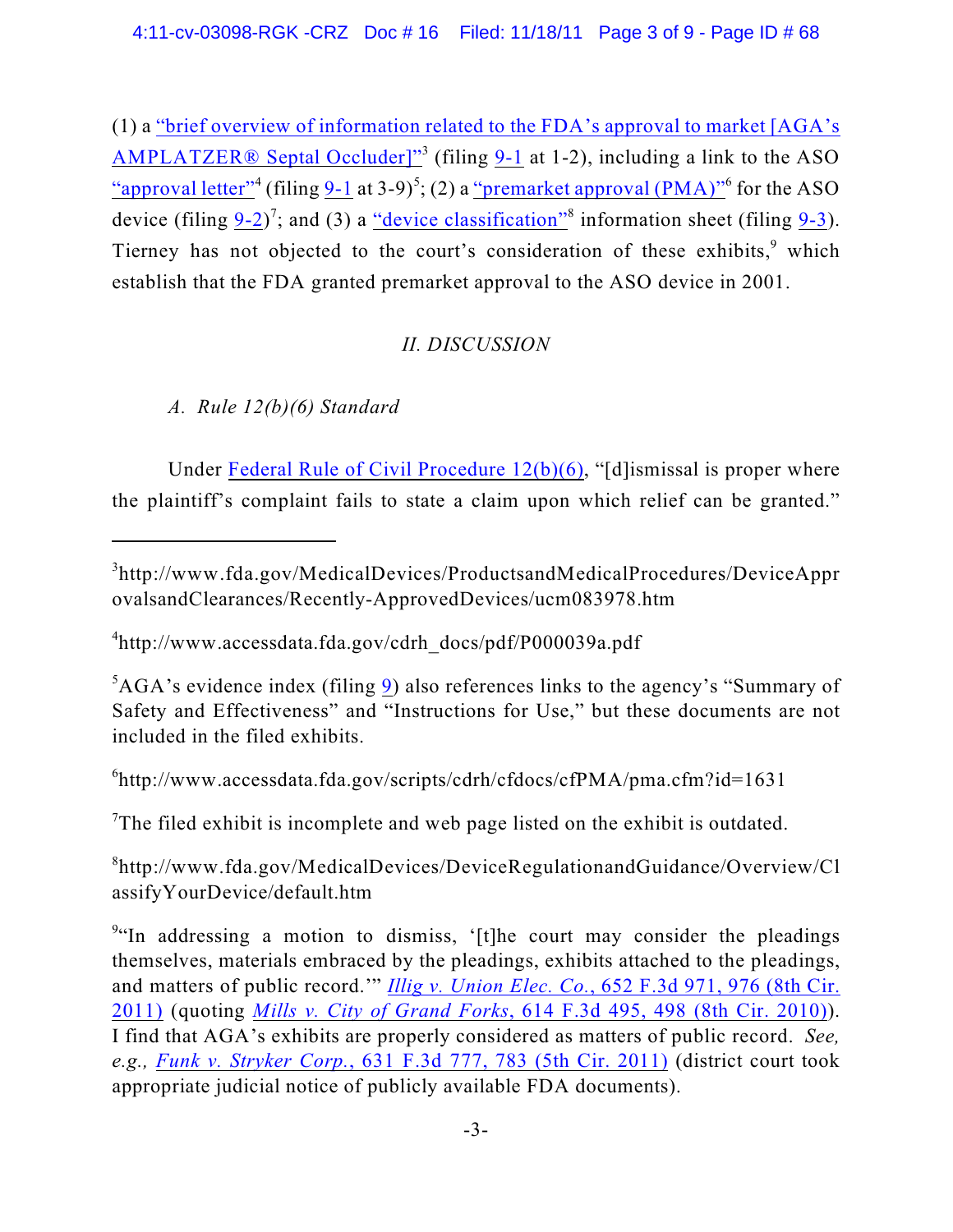*Northstar Indus., Inc. v. Merrill Lynch & Co.*[, 576 F.3d 827, 831-32 \(8th Cir.2009\)](http://web2.westlaw.com/find/default.wl?rp=%2ffind%2fdefault.wl&sv=Split&utid=3&rs=WLW11.10&cite=576f3d831&fn=_top&mt=EighthCircuit&vr=2.0&pbc=3CF4C2A4). "To survive a motion to dismiss, the factual allegations in a complaint, assumed true, must suffice 'to state a claim to relief that is plausible on its face.'" *Id.* [at 832](http://web2.westlaw.com/find/default.wl?rp=%2ffind%2fdefault.wl&sv=Split&utid=3&rs=WLW11.10&cite=576f3d832&fn=_top&mt=EighthCircuit&vr=2.0&pbc=3CF4C2A4) (quoting *Bell Atl. Corp. v. Twombly*[, 550 U.S. 544, 570 \(2007\)](https://web2.westlaw.com/find/default.wl?serialnum=2012293296&tc=-1&rp=%2ffind%2fdefault.wl&sv=Split&rs=WLW11.04&db=708&tf=-1&findtype=Y&fn=_top&mt=Westlaw&vr=2.0&pbc=E265151E&ordoc=2019611588)). Thus, "although a complaint need not include detailed factual allegations, 'a plaintiff's obligation to provide the grounds of his entitlement to relief requires more than labels and conclusions, and a formulaic recitation of the elements of a cause of action will not do.'" *[C.N. v. Willmar](http://web2.westlaw.com/find/default.wl?rp=%2ffind%2fdefault.wl&sv=Split&rs=WLW11.10&cite=591+F.3d+629&fn=_top&mt=Westlaw&vr=2.0&pbc=9F34D136) Pub. Sch., Indep. Sch. Dist. No. 347*[, 591 F.3d 624, 629-30 \(8th Cir. 2010\)](http://web2.westlaw.com/find/default.wl?rp=%2ffind%2fdefault.wl&sv=Split&rs=WLW11.10&cite=591+F.3d+629&fn=_top&mt=Westlaw&vr=2.0&pbc=9F34D136) (quoting *Twombly*[, 550 U.S. at 555](http://web2.westlaw.com/find/default.wl?serialnum=2012293296&tc=-1&rp=%2ffind%2fdefault.wl&sv=Split&rs=WLW11.10&db=708&tf=-1&findtype=Y&fn=_top&mt=Westlaw&vr=2.0&pbc=A0865817&ordoc=2021056703)).

#### *B. Medical Device Amendments of 1976*

"In the Medical Device Amendments to the Federal Food, Drug and Cosmetic Act ('MDA'), Congress authorized the Food and Drug Administration ('FDA') to regulate the safety and effectiveness of medical devices." *[In re Medtronic, Inc.](http://web2.westlaw.com/find/default.wl?rp=%2ffind%2fdefault.wl&sv=Split&rs=WLW11.10&cite=623+F.3d+1203&fn=_top&mt=Westlaw&vr=2.0&pbc=3CF4C2A4)*, 623 [F.3d 1200, 1203 \(8th Cir. 2010\)](http://web2.westlaw.com/find/default.wl?rp=%2ffind%2fdefault.wl&sv=Split&rs=WLW11.10&cite=623+F.3d+1203&fn=_top&mt=Westlaw&vr=2.0&pbc=3CF4C2A4). "Transcatheter septal occluder" devices, including AGA's product, are highly regulated as Class III devices under the MDA because while they may be "use[ful] in supporting or sustaining human life or in preventing impairment of human health," they also "present a potential unreasonable risk of illness or injury." 21 U.S.C. §  $360c(a)(1)(C)$ . "Before a new Class III device may be marketed, the manufacturer must assure the FDA through a rigorous Pre-Market Approval ('PMA') process that the device is safe and effective." *[In re Medtronic,](http://web2.westlaw.com/find/default.wl?rp=%2ffind%2fdefault.wl&sv=Split&rs=WLW11.10&cite=623+F.3d+1203&fn=_top&mt=Westlaw&vr=2.0&pbc=3CF4C2A4) Inc.*[, 623 F.3d at 1203](http://web2.westlaw.com/find/default.wl?rp=%2ffind%2fdefault.wl&sv=Split&rs=WLW11.10&cite=623+F.3d+1203&fn=_top&mt=Westlaw&vr=2.0&pbc=3CF4C2A4). "Once the product is approved, the manufacturer may not change its design, manufacturing process, labeling, or other attributes that would affect safety or effectiveness without filing a PMA Supplement . . . [which] is reviewed using the same standard as the original PMA." *[Id.](http://web2.westlaw.com/find/default.wl?rp=%2ffind%2fdefault.wl&sv=Split&rs=WLW11.10&cite=623+F.3d+1203&fn=_top&mt=Westlaw&vr=2.0&pbc=3CF4C2A4)*

The MDA contains an express preemption provision which prohibits states and political subdivisions from imposing any requirement "which is different from, or in addition to, any requirement applicable under this chapter to the device, and . . . which relates to the safety or effectiveness of the device or to any other matter included in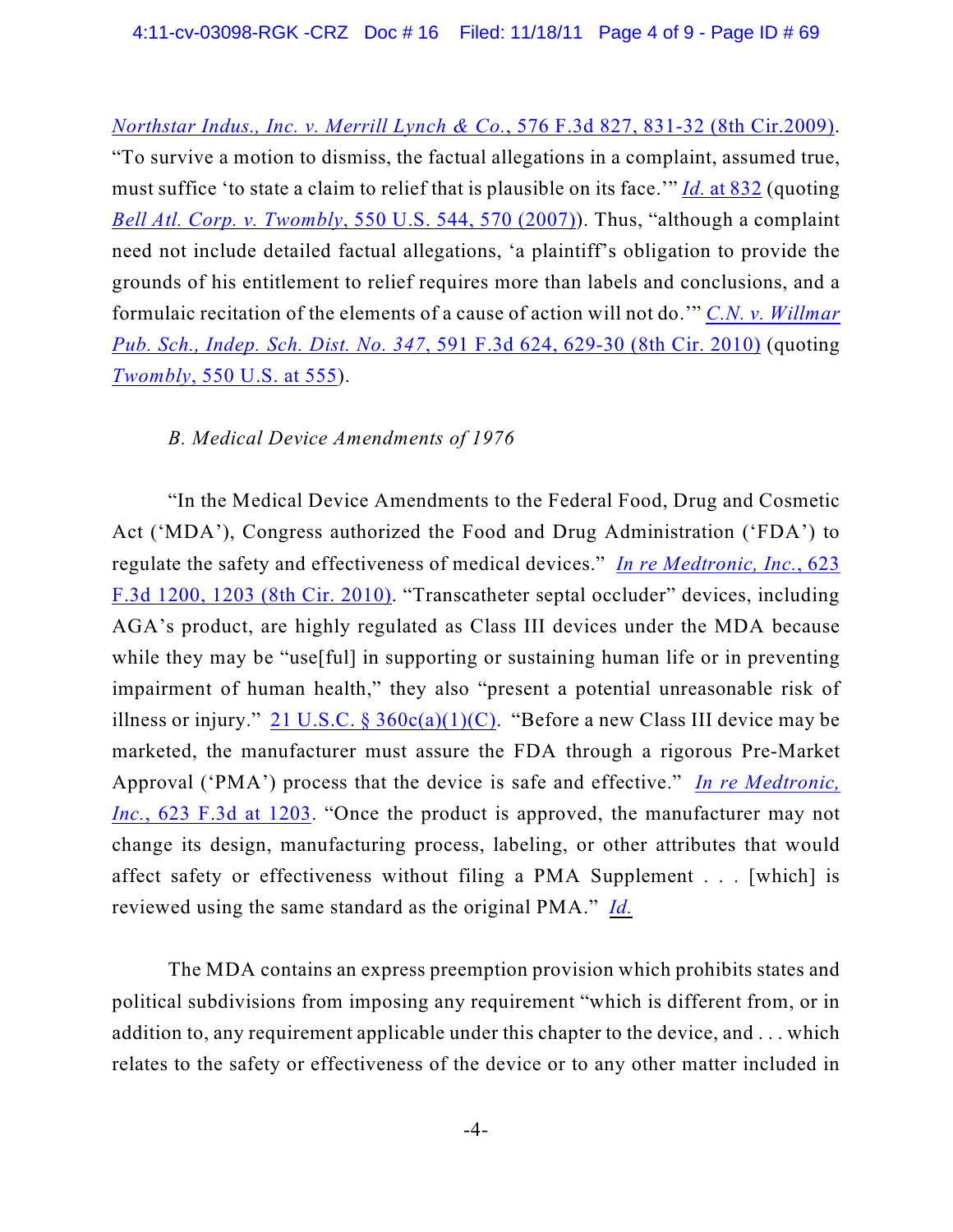a requirement applicable to the device under this chapter." [21 U.S.C. § 360k\(a\)](http://web2.westlaw.com/find/default.wl?rp=%2ffind%2fdefault.wl&sv=Split&rs=WLW11.10&cite=21usc360k&fn=_top&mt=Westlaw&vr=2.0&pbc=3CF4C2A4). The Supreme Court has construed this statutory provision to mean that common-law claims challenging the safety and effectiveness of a medical device given premarket approval by the FDA are barred. *See [Riegel v. Medtronic, Inc.](http://web2.westlaw.com/find/default.wl?rs=WLW11.10&rp=%2ffind%2fdefault.wl&vr=2.0&fn=_top&mt=Westlaw&cite=552+U.S.+312+&sv=Split)*, 552 U.S. 312 (2008).

#### *C. Preemption of Plaintiff's Claims*

"[P]reemption is an affirmative defense." *[Wuebker v. Wilbur-Ellis Co.](http://web2.westlaw.com/find/default.wl?rs=WLW11.10&rp=%2ffind%2fdefault.wl&vr=2.0&fn=_top&mt=Westlaw&cite=418+F.3d+886&sv=Split)*, 418 [F.3d 883, 886 \(8th Cir. 2005\)](http://web2.westlaw.com/find/default.wl?rs=WLW11.10&rp=%2ffind%2fdefault.wl&vr=2.0&fn=_top&mt=Westlaw&cite=418+F.3d+886&sv=Split). "If an affirmative defense . . . is apparent on the face of the complaint, however, . . . [it] can provide the basis for dismissal under Rule 12(b)(6)." *[Noble Systems Corp. v. Alorica Central, LLC](http://web2.westlaw.com/find/default.wl?rs=WLW11.10&rp=%2ffind%2fdefault.wl&vr=2.0&fn=_top&mt=Westlaw&cite=543+F.3d+983+&sv=Split)*, 543 F.3d 978, 983 (8th Cir. [2008\)](http://web2.westlaw.com/find/default.wl?rs=WLW11.10&rp=%2ffind%2fdefault.wl&vr=2.0&fn=_top&mt=Westlaw&cite=543+F.3d+983+&sv=Split). "[T]his means simply that the district court is limited to the materials properly before it on a motion to dismiss, which may include public records and materials embraced by the complaint." *[Id.](http://web2.westlaw.com/find/default.wl?rs=WLW11.10&rp=%2ffind%2fdefault.wl&vr=2.0&fn=_top&mt=Westlaw&cite=543+F.3d+983+&sv=Split)*

Tierney does not dispute that the negligence and strict liability claims alleged in his complaint are preempted by the MDA, but suggests he should be permitted to amend the complaint to add claims alleging that "[t]he design of the ASO failed to comply with the FDA's specifications as contained in the Premarket Approval assessment" and that "[t]he ASO was manufactured in a manner that failed to comply with the FDA's specifications as contained in the Premarket Approval assessment." (Filing 11 at 1.) Apparently recognizing that these allegations are also insufficient to withstand a motion to dismiss, Tierney "requests time to conduct discovery for the purpose of obtaining access to Defendant's PMA files in order to state his amended complaint with more specificity." (Filing [11](https://ecf.ned.uscourts.gov/doc1/11312342810) at 1.)

Tierney's prospective claims rely on the Supreme Court's qualifying statement in *Riegel* that "§ 360k does not prevent a State from providing a damages remedy for claims premised on a violation of FDA regulations; the state duties in such a case 'parallel,' rather than add to, federal requirements." [552 U.S. at 330](http://web2.westlaw.com/find/default.wl?rs=WLW11.10&rp=%2ffind%2fdefault.wl&vr=2.0&fn=_top&mt=Westlaw&cite=552+U.S.+330&sv=Split). The discovery request is based on the Court of Appeals' observation in *In re Medtronic, Inc.*, that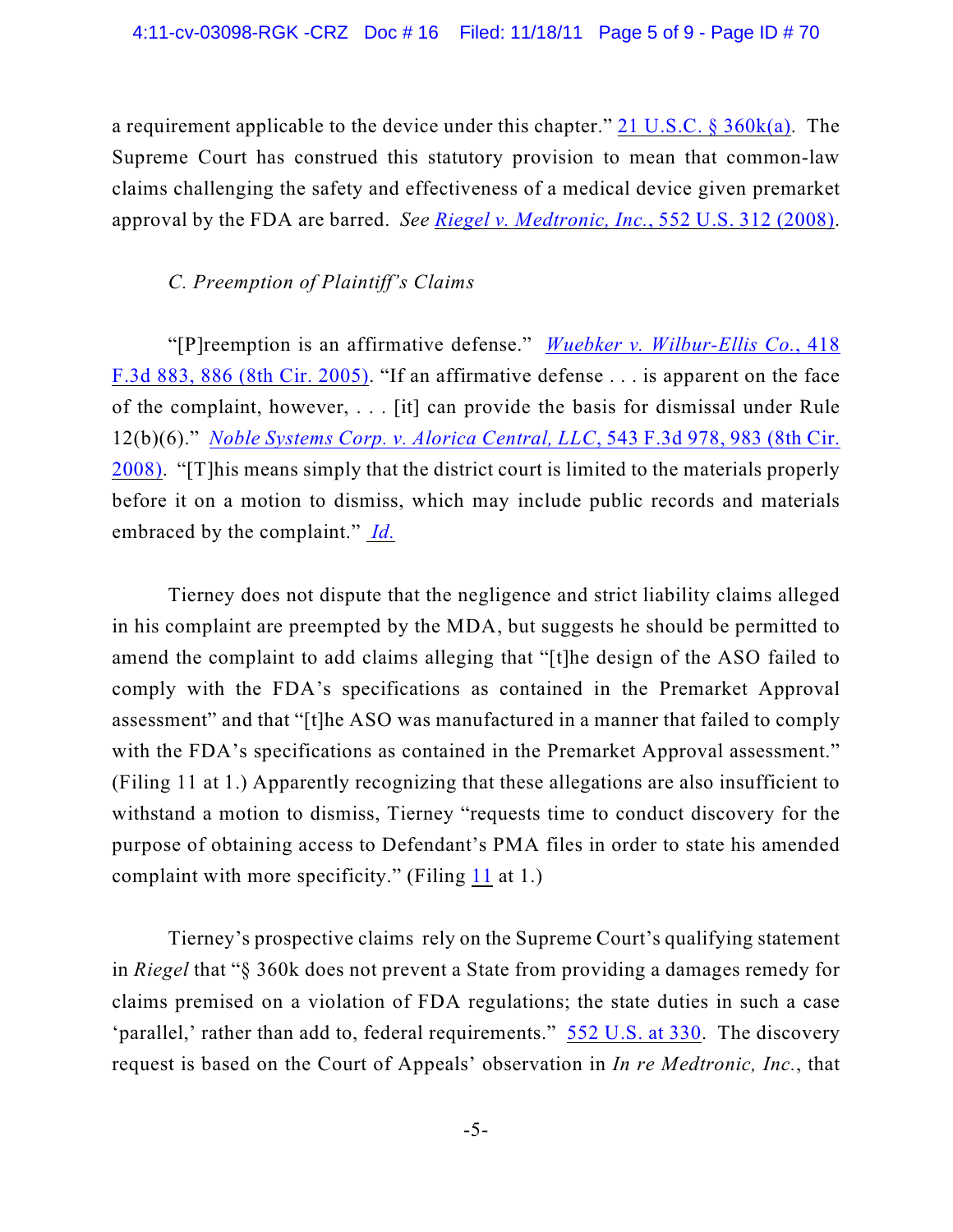"in a case where a specific defective Class III device injured a consumer, and the plaintiff did not have access to the specific federal requirements in the PMA prior to commencing the lawsuit," it could be argued with "considerable force" that stringent application of the *Twombly* rule would impose an "impossible pleading standard." [623 F.3d at 1206](http://web2.westlaw.com/find/default.wl?rs=WLW11.10&rp=%2ffind%2fdefault.wl&vr=2.0&fn=_top&mt=Westlaw&cite=623+F.3d+1206&sv=Split).

#### *D. Plaintiff's Request for Discovery and Leave to Amend*

Importantly, Tierney has not filed a separate motion for leave to amend his complaint. Instead, he has concluded his opposing brief by "ask[ing] this Court to deny Defendant's motion to dismiss as premature, and to permit him 180 days in which to conduct discovery and amend his Complaint." (Filing [11](https://ecf.ned.uscourts.gov/doc1/11312342810) at 3.) This request will be denied.

"A request for a court order must be made by motion . . . [which] must . . . state with particularity the grounds for seeking the order . . . and . . . state the relief sought." [Fed. R. Civ. P. 7\(b\)\(1\)](http://web2.westlaw.com/result/result.aspx?ss=CNT&mt=Westlaw&n=1&cnt=DOC&rlt=CLID_FQRLT839171711131711&scxt=WL&service=Find&fmqv=c&rp=%2fFind%2fdefault.wl&vr=2.0&rlti=1&sv=Split&fn=_top&cite=Fed.+R.+Civ.+P.+7&rs=WLW11.10). In addition, under our local rules, "[a] party who moves for leave to amend a pleading . . . must file as an attachment to the motion an unsigned copy of the proposed amended pleading that clearly identifies the proposed amendments." [NECivR 15.1\(a\)](http://www.ned.uscourts.gov/localrules/rules10/NECivR/15.1.pdf).

"Although Rule 15(a) of the Federal Rules of Civil Procedure provides that leave to amend 'shall be freely given when justice so requires,' there is no absolute or automatic right to amend one's complaint." *[Deutsche Fin. Servs. Corp. v. BCS Ins. Co.](http://web2.westlaw.com/find/default.wl?rs=WLW11.10&rp=%2ffind%2fdefault.wl&vr=2.0&fn=_top&mt=Westlaw&cite=312+F.3d+913&sv=Split)*, 299 F.3d 692, [700 \(8th Cir.2002\)](http://web2.westlaw.com/find/default.wl?rs=WLW11.10&rp=%2ffind%2fdefault.wl&vr=2.0&fn=_top&mt=Westlaw&cite=312+F.3d+913&sv=Split). . . . "A district court does not abuse its discretion in failing to invite an amended complaint when plaintiff has not moved to amend and submitted a proposed amended pleading." *[Carlson v.](http://web2.westlaw.com/find/default.wl?referencepositiontype=S&serialnum=1999031670&referenceposition=1162&rp=%2ffind%2fdefault.wl&sv=Split&rs=WLW11.10&db=506&tf=-1&findtype=Y&fn=_top&mt=Westlaw&vr=2.0&pbc=E37ACFD3&tc=-1&ordoc=2002765131) Hyundai Motor Co.*, [164 F.3d 1160, 1162 \(8th Cir.1999\)](http://web2.westlaw.com/find/default.wl?referencepositiontype=S&serialnum=1999031670&referenceposition=1162&rp=%2ffind%2fdefault.wl&sv=Split&rs=WLW11.10&db=506&tf=-1&findtype=Y&fn=_top&mt=Westlaw&vr=2.0&pbc=E37ACFD3&tc=-1&ordoc=2002765131); *see also Clayton v. White Hall Sch. Dist.*[, 778 F.2d 457, 460 \(8th Cir.1985\)](http://web2.westlaw.com/find/default.wl?referencepositiontype=S&serialnum=1985157965&referenceposition=460&rp=%2ffind%2fdefault.wl&sv=Split&rs=WLW11.10&db=350&tf=-1&findtype=Y&fn=_top&mt=Westlaw&vr=2.0&pbc=E37ACFD3&tc=-1&ordoc=2002765131) (finding no abuse of discretion where plaintiff merely sought leave to amend at the conclusion of her response to the motion to dismiss and saying, "in order to preserve the right to amend the complaint, a party must submit the proposed amendment along with its motion."). All civil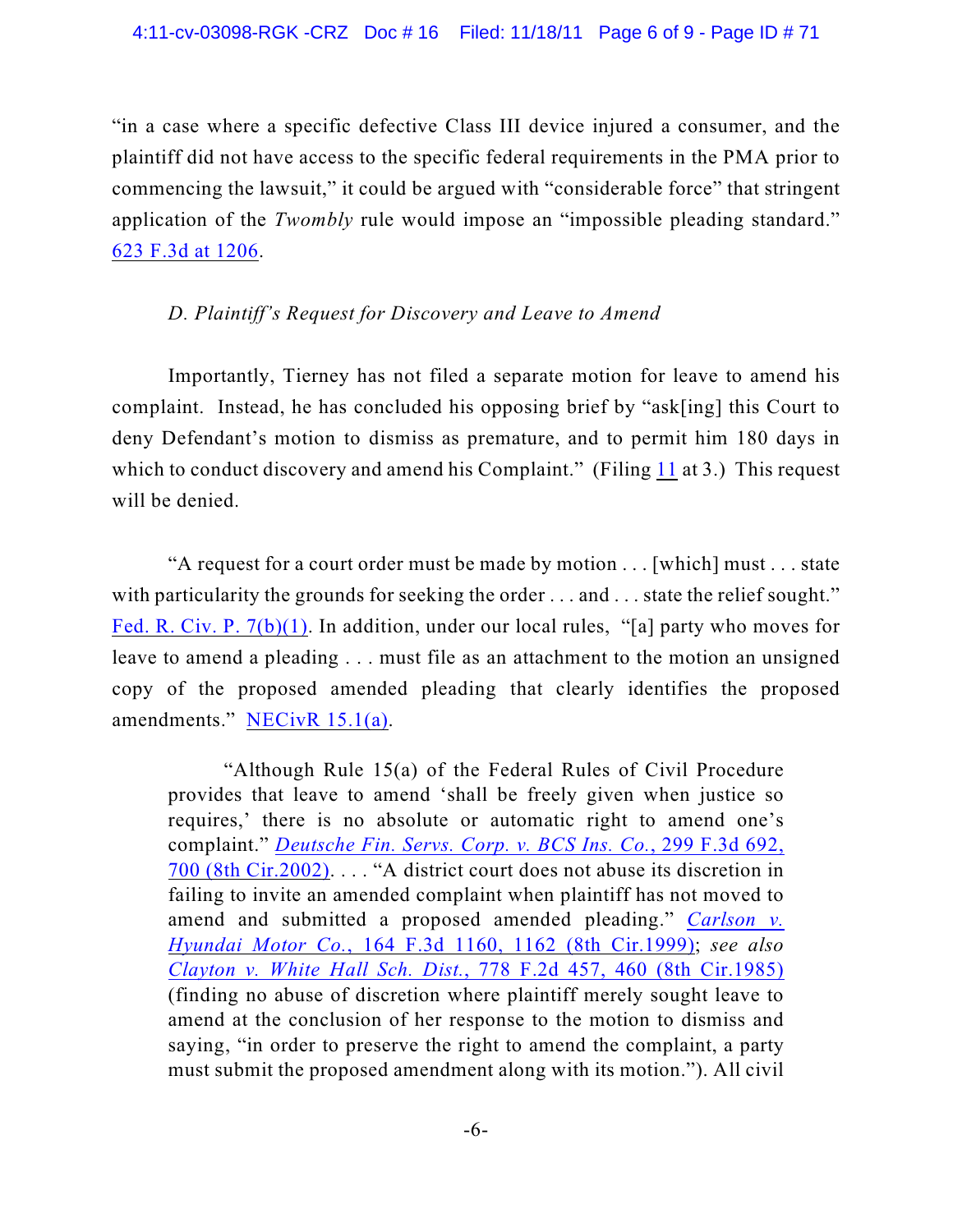#### 4:11-cv-03098-RGK -CRZ Doc # 16 Filed: 11/18/11 Page 7 of 9 - Page ID # 72

litigants are required to follow applicable procedural rules. *See [Beck v.](http://web2.westlaw.com/find/default.wl?referencepositiontype=S&serialnum=2001486992&referenceposition=333&rp=%2ffind%2fdefault.wl&sv=Split&rs=WLW11.10&db=506&tf=-1&findtype=Y&fn=_top&mt=Westlaw&vr=2.0&pbc=E37ACFD3&tc=-1&ordoc=2002765131) Skon*[, 253 F.3d 330, 333 \(8th Cir.2001\)](http://web2.westlaw.com/find/default.wl?referencepositiontype=S&serialnum=2001486992&referenceposition=333&rp=%2ffind%2fdefault.wl&sv=Split&rs=WLW11.10&db=506&tf=-1&findtype=Y&fn=_top&mt=Westlaw&vr=2.0&pbc=E37ACFD3&tc=-1&ordoc=2002765131).

*[Meehan v. United Consumers Club Franchising Corp.](http://web2.westlaw.com/find/default.wl?rs=WLW11.10&rp=%2ffind%2fdefault.wl&vr=2.0&fn=_top&mt=Westlaw&cite=312+F.3d+913&sv=Split)* 312 F.3d 909, 913-14 (8th Cir. [2002\)](http://web2.westlaw.com/find/default.wl?rs=WLW11.10&rp=%2ffind%2fdefault.wl&vr=2.0&fn=_top&mt=Westlaw&cite=312+F.3d+913&sv=Split). *See also O'Neil v. Simplicity, Inc.*[, 574 F.3d 501, 505 \(8th Cir. 2009\)](http://web2.westlaw.com/find/default.wl?rs=WLW11.10&rp=%2ffind%2fdefault.wl&vr=2.0&fn=_top&mt=Westlaw&cite=574+F.3d+501&sv=Split) ("A district court does not abuse its discretion in denying leave to amend where a plaintiff has not followed applicable procedural rules."); *Drobnak v. [Andersen Corp.](http://web2.westlaw.com/find/default.wl?rs=WLW11.10&rp=%2ffind%2fdefault.wl&vr=2.0&fn=_top&mt=Westlaw&cite=561+F.3d+778&sv=Split)*, 561 F.3d [778, 788 \(8th Cir.2009\)](http://web2.westlaw.com/find/default.wl?rs=WLW11.10&rp=%2ffind%2fdefault.wl&vr=2.0&fn=_top&mt=Westlaw&cite=561+F.3d+778&sv=Split) ("We have previously affirmed orders denying a plaintiff's conditional request for leave to amend in cases in which the substance of the proposed amendment was unclear and the local rules were not followed.").

Tierney has expressed a desire to amend his complaint to allege that the ASO device was not designed and manufactured in accordance with FDA specifications, but "legal conclusions, without any supporting factual allegations, are insufficient to survive a motion to dismiss." *Walker v. Barrett*[, 650 F.3d 1198, 1209 \(8th Cir. 2011\)](http://web2.westlaw.com/find/default.wl?rs=WLW11.10&rp=%2ffind%2fdefault.wl&vr=2.0&fn=_top&mt=Westlaw&cite=+650+F.3d+1209+&sv=Split) (citing *Ashcroft v. Iqbal*[, 556 U.S. 662, 129 S.Ct. 1937, 1949 \(2009\)](http://web2.westlaw.com/find/default.wl?referencepositiontype=S&serialnum=2018848474&referenceposition=1949&rp=%2ffind%2fdefault.wl&sv=Split&rs=WLW11.10&db=708&tf=-1&findtype=Y&fn=_top&mt=Westlaw&vr=2.0&pbc=3282DA39&tc=-1&ordoc=2025900236)). Tierney must allege sufficient facts to show that AGA "violated a federal requirement specific to the FDA's PMA approval of this Class III device." *[In re Medtronic, Inc.](http://623%20F.3d%20at%201207.%20)*, 623 F.3d at [1207](http://623%20F.3d%20at%201207.%20). While "courts must exercise [care] in applying *Riegel*'s parallel claim principle at the pleading stage, particularly to manufacturing defect claims," *[id.](http://623%20F.3d%20at%201207.%20)*, "a plaintiff must offer sufficient factual allegations to show that he or she is not merely engaged in a fishing expedition . . ..*" [Braden v. Wal-Mart Stores, Inc.](http://web2.westlaw.com/find/default.wl?rs=WLW11.10&rp=%2ffind%2fdefault.wl&vr=2.0&fn=_top&mt=Westlaw&cite=588+F.3d+597+&sv=Split)*, 588 F.3d 585, 597 (8th [Cir. 2009\)](http://web2.westlaw.com/find/default.wl?rs=WLW11.10&rp=%2ffind%2fdefault.wl&vr=2.0&fn=_top&mt=Westlaw&cite=588+F.3d+597+&sv=Split).

Tierney has only alleged that had an allergic reaction to the implanted ASO device because of its nickel content. Although he has asserted in his brief that he "requires time for discovery in order to determine the extent to which the Defendant failed to comply with the specific requirements imposed upon it by the FDA" and "requires information regarding the methods of manufacturing the specific device which injured him" (filing [11](https://ecf.ned.uscourts.gov/doc1/11312342810) at 3), Tierney has not demonstrated any actual need for gaining access to PMA file documents that are not already publicly available. *See* [21 C.F.R. § 814.9](http://web2.westlaw.com/find/default.wl?rs=WLW11.10&rp=%2ffind%2fdefault.wl&vr=2.0&fn=_top&mt=Westlaw&cite=21+C.F.R.+%c2%a7+814.9&sv=Split) (providing for public disclosure of certain PMA file documents).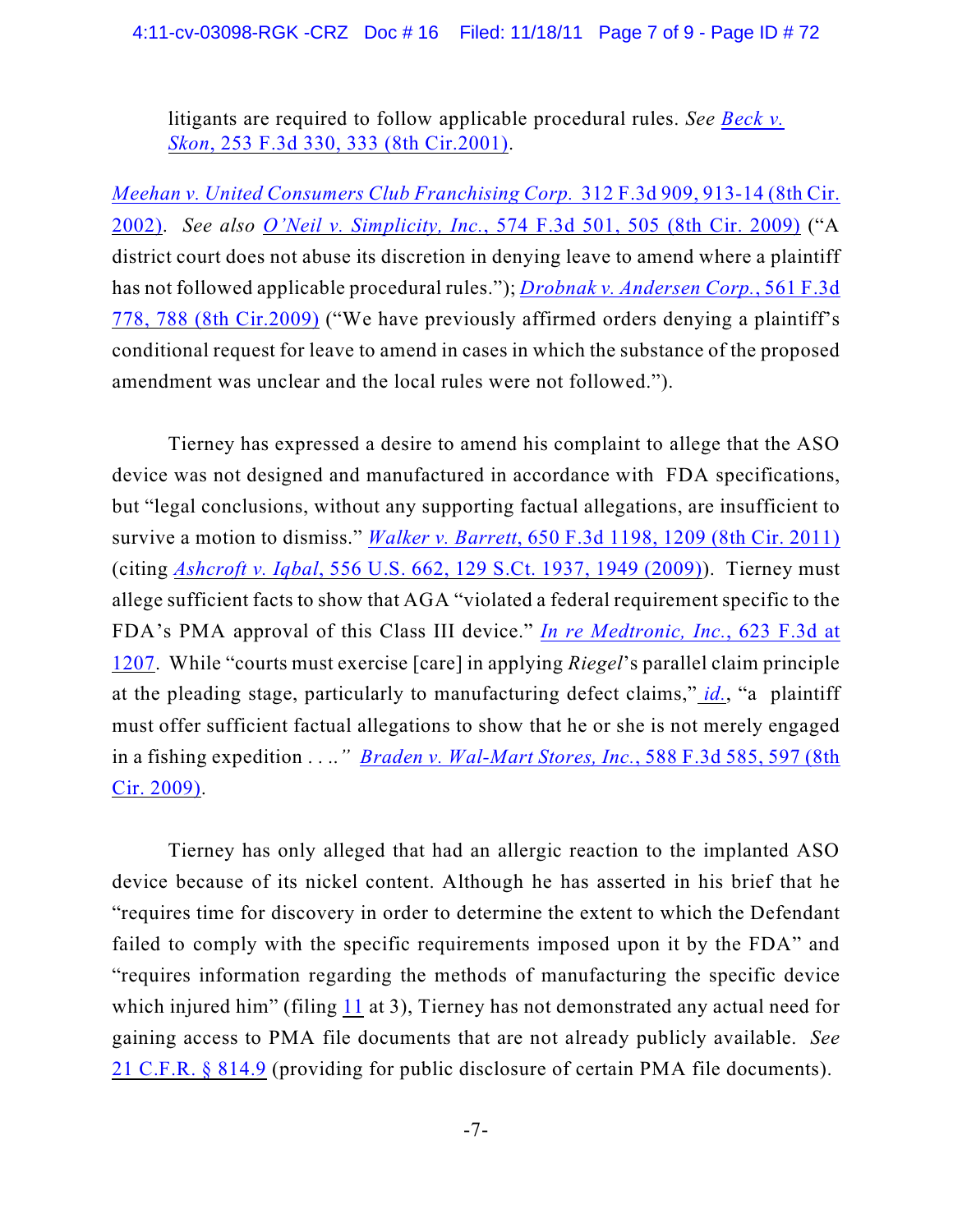Despite AGA's failure to file printed copies of the "Summary of Safety and Effectiveness [Data]" and "Instructions for Use" documents which are specifically referenced in AGA's index of evidence (filing [9](https://ecf.ned.uscourts.gov/doc1/11302325931)), I will take judicial notice of these documents because they are public records which are available on the FDA's web site<sup>10</sup> and which are linked directly to AGA's Exhibits "A" and "C" (filings  $9-1$ ,  $9-2$ ). The ["Summary of Safety and Effectiveness Data](http://www.accessdata.fda.gov/cdrh_docs/pdf/P000039b.pdf)"<sup>11</sup> document specifies (on page 2) that "[t]he AMPLATZER® Septal Occluder is a self-expandable, double disc device made from a Nitinol wire mesh" and explains (on page 11) that Nitinol is "a nickeltitanium alloy." The document also states (on page 11) that "[s]ufficient information from the literature exists to demonstrate biocompatability of the Nitinol for use in an implantable device." Significantly, however, the "Instructions for  $Use <sup>$(42)$</sup>$  of the ASO device, which are dated June 14, 2002, warn (on page 2) that "[p]atients allergic to nickel may suffer an allergic reaction to this device."

# *III. CONCLUSION*

In summary, AGA's motion to dismiss is not premature. The uncontroverted evidence establishes, and Tierney implicitly concedes, that the complaint fails to state a claim upon which relief can be granted because the claims alleged merely challenge the safety of an inherently dangerous Class III medical device that received premarket approval from the FDA. Consequently, it is appropriate that the plaintiff's action be dismissed with prejudice pursuant to Rule 12(b)(6). *See [In re Medtronic, Inc.](http://web2.westlaw.com/find/default.wl?rs=WLW11.10&rp=%2ffind%2fdefault.wl&vr=2.0&fn=_top&mt=Westlaw&cite=623+F.3d+1205&sv=Split)*, 623 [F.3d at 1205-07](http://web2.westlaw.com/find/default.wl?rs=WLW11.10&rp=%2ffind%2fdefault.wl&vr=2.0&fn=_top&mt=Westlaw&cite=623+F.3d+1205&sv=Split).

However, this judgment will not preclude Plaintiff from bringing an action predicated upon a factually supported claim that "[t]he design of the ASO failed to

 $10$ [http://www.accessdata.fda.gov/scripts/cdrh/cfdocs/cftopic/pma/pma.cfm?num=P0](http://www.accessdata.fda.gov/scripts/cdrh/cfdocs/cftopic/pma/pma.cfm?num=P000039) [00039](http://www.accessdata.fda.gov/scripts/cdrh/cfdocs/cftopic/pma/pma.cfm?num=P000039)

 $11$ http://www.accessdata.fda.gov/cdrh\_docs/pdf/P000039b.pdf

 $^{12}$ http://www.accessdata.fda.gov/cdrh\_docs/pdf/P000039c.pdf